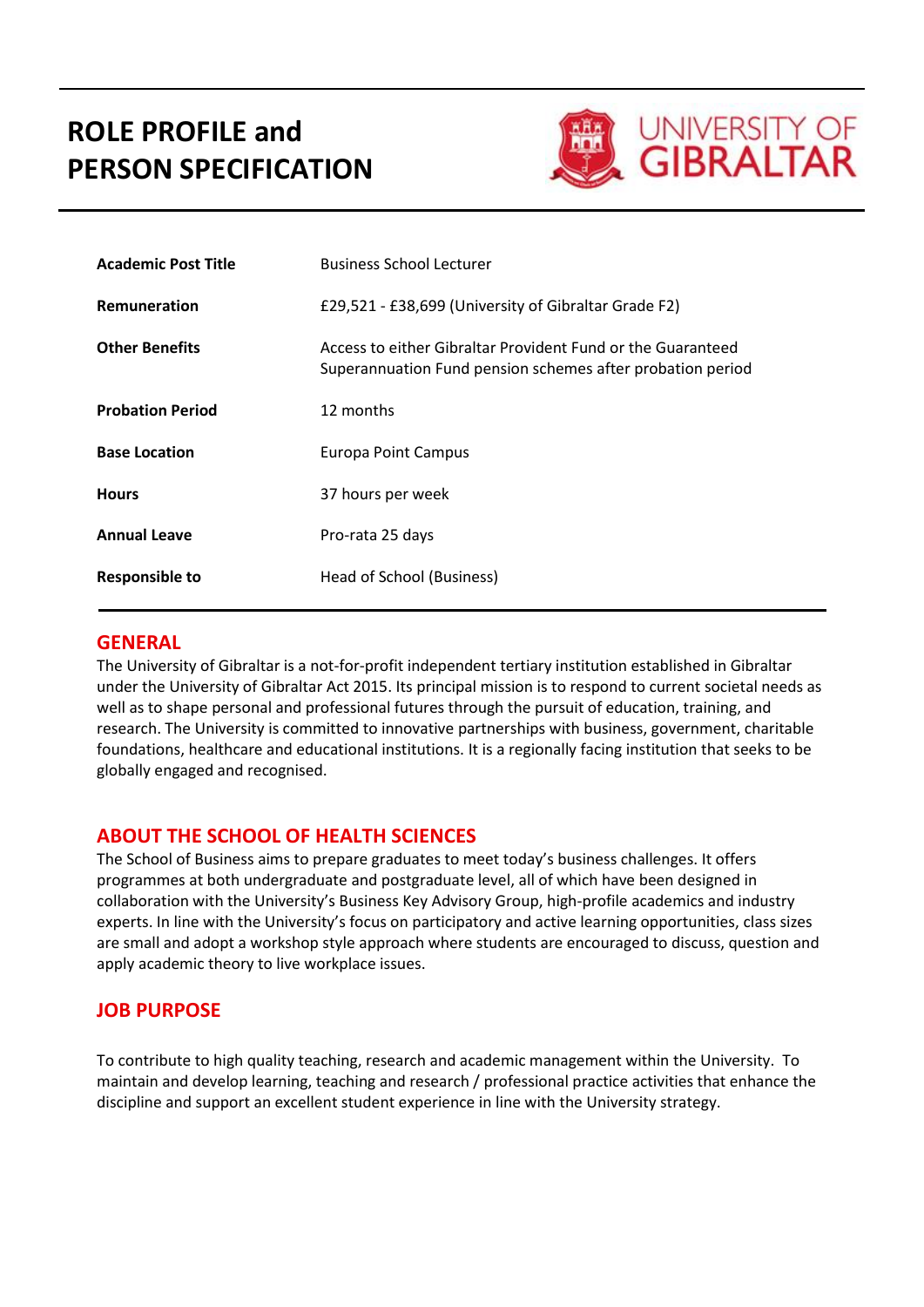

# **MAIN DUTIES AND RESPONSIBILITIES**

**Learning and Teaching**

- 1. Develop and engage in high-quality learning, teaching and assessment at undergraduate and postgraduate level. Although predominantly face to face, this may, at times, include using online and blended approaches to learning.
- 2. Develop and deliver a teaching portfolio that reflects best practice and is regularly reviewed and refined through self-reflection, peer-support, student feedback, professional development and where applicable scholarly activity.
- 3. Teach as a member of the School team in a variety of settings from small group tutorials to large lectures and using online / digital technologies (e.g. Canvas) where appropriate.
- 4. Identify the learning and development needs of students and define appropriate learning objectives, methods and resources to meet their needs.
- 5. Develop the skills of students, applying appropriate approaches to teaching, enabling them to challenge thinking, foster debate and develop their ability to engage in critical discourse and rational thinking.
- 6. Supervise the work of students, provide advice on study skills and assist them with learning problems – this includes supervision of placements / dissertation projects where appropriate.
- 7. Select appropriate assessment instruments and criteria, assess the work and progress of students by reference to the criteria and provide constructive and timely feedback to students.

**Administration, Support and Management**

- 8. Contribute to the development of the subject discipline within the University through engagement in curriculum review activity including developing learning and teaching materials, methods and approaches with guidance from the Head of School / Programme Coordinator.
- 9. Act as a 'module leader' where required and manage personal administrative tasks including contributing to the planning of taught programmes.
- 10. Ensure that relevant *University academic regulations, quality codes, processes and procedures* as described in the University Quality Handbook are implemented effectively.
- 11. Contribute to the School and University community through internal and external engagement activities (e.g. School administration, open days, outreach, committee membership, peer support, knowledge exchange, and public engagement).
- 12. Provide pastoral support for students where appropriate; using listening, interpersonal and empathy to deal with sensitive issues concerning students and provide support.
- 13. Participate in internal and external networks and events in order to maintain and enhance professional standing in your field as well as promoting, and enhancing the reputation of, the University.
- 14. Mentor colleagues with less experience and support and inform Programme Coordinator or Head of School regarding any suggested personal development.

#### **Research and Scholarly Activity**

- 15. Engage in research and/or professional practice that contributes to the University's growing research culture and research direction as agreed with the Head of School.
- 16. Continually update knowledge and understanding at the forefront of the academic discipline and, if appropriate, also at the forefront of the relevant area of professional practice.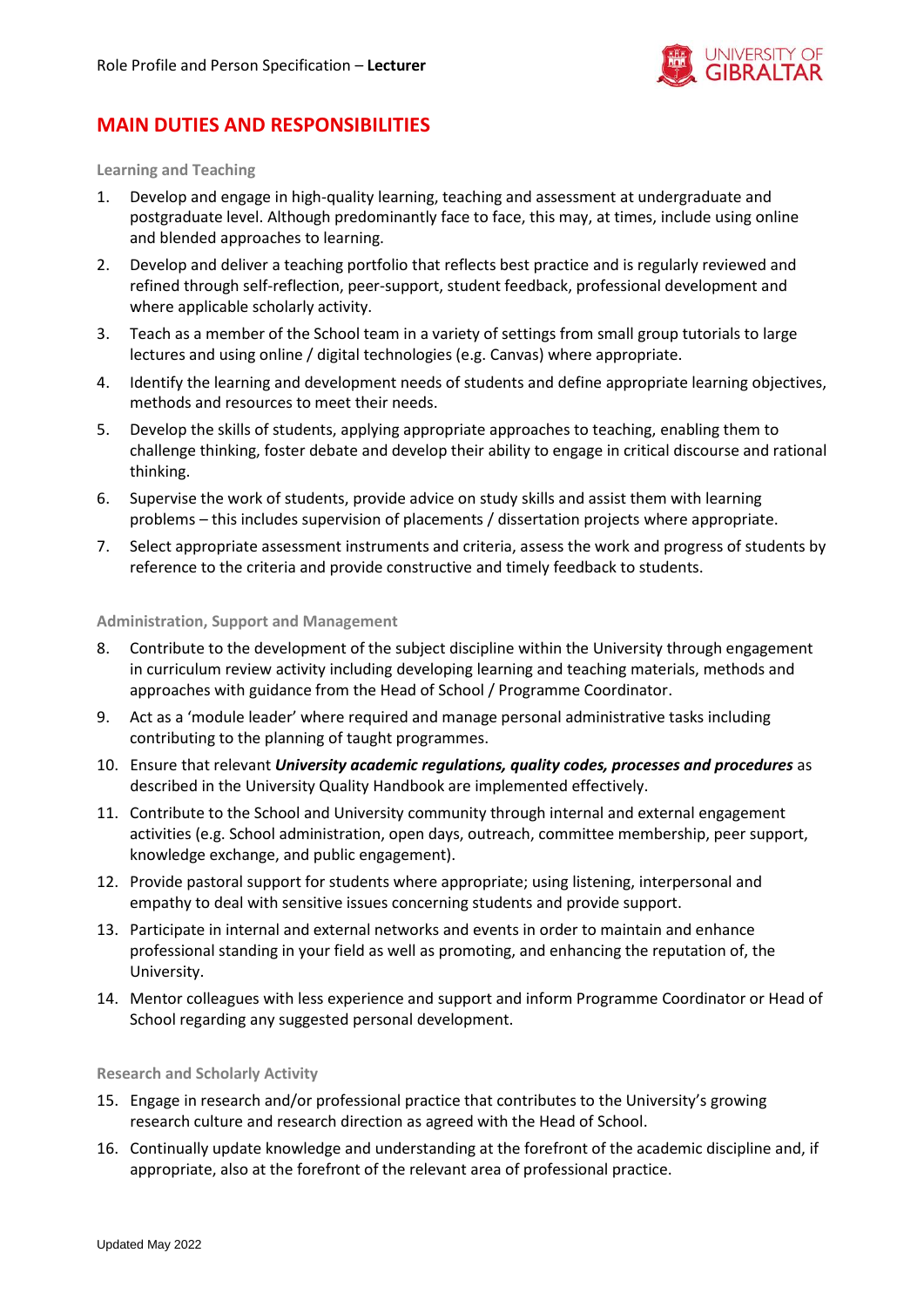

- 17. Translate knowledge of advances in the subject area or professional practice into the academic programme.
- 18. Engage in approved collaborative partnerships and contribute to the University's work in influencing leading edge practice, as agreed with the Head of School.

#### **Other**

- 19. Actively promote the mission and values of the University.
- 20. Act ethically and uphold University's sustainability commitment at all times.
- 21. Work within the Health, Safety and Welfare at Work Act 1999; fulfilling the legal duty to take responsible care for own health and safety and others who may be affected by their actions.
- 22. Support the University's major events such as induction week, Beacon Lectures, open days, applicant days, interviews, clearing and other key events.
- 23. Ensure that the highest standards of professional performance are maintained.
- 24. Promote equal opportunities, diversity and inclusion in the work of the University.
- 25. Ensure compliance with relevant legislation and statutory codes of practice, as advised.
- 26. Participate in the University's performance review and appraisal processes.
- 27. Ensure all University policies are implemented within the remit of this post.
- 28. Any other duties as may reasonably be required.

This position description is a guide to the work the post holder will initially be required to undertake. It may be amended from time to time to meet changing circumstances by mutual agreement. It is expected the job description will be regularly reviewed by the post holder and line-manager. These discussions will normally take place during the annual Staff Performance and Development Review (SPDR).

Although the base location is as shown, the role holder may be required to work on any university site or associate campus.

A summary of the essential and desirable attributes appears below and forms part of this position description.

### **PERSON SPECIFICATION**

|                                                                              | <b>Essential [E]</b>                                                                                                                                                                                                                                                                                                                                       | <b>Desirable [D]</b>                                                                 |
|------------------------------------------------------------------------------|------------------------------------------------------------------------------------------------------------------------------------------------------------------------------------------------------------------------------------------------------------------------------------------------------------------------------------------------------------|--------------------------------------------------------------------------------------|
| <b>Qualifications</b><br>and/or<br><b>Professional</b><br><b>Development</b> | • A PhD (or recognised equivalent) in relevant<br>subject area or a good Master's degree with<br>significant (relevant) industry experience.<br>• Professionally recognised teaching qualification,<br>or willingness to work towards one within 12-<br>months.<br>Evidence of commitment to continuing<br>professional development and lifelong learning. | Professional membership of<br>relevant organisation /<br>professional accreditation. |
| <b>Previous</b><br><b>Experience</b>                                         | • Teaching and learning within a Higher Education<br>environment.<br>• Meeting the needs of students from a diverse<br>range of backgrounds including cultural, class<br>and ethnicity.                                                                                                                                                                    | • Course leadership in Higher<br>Education.                                          |